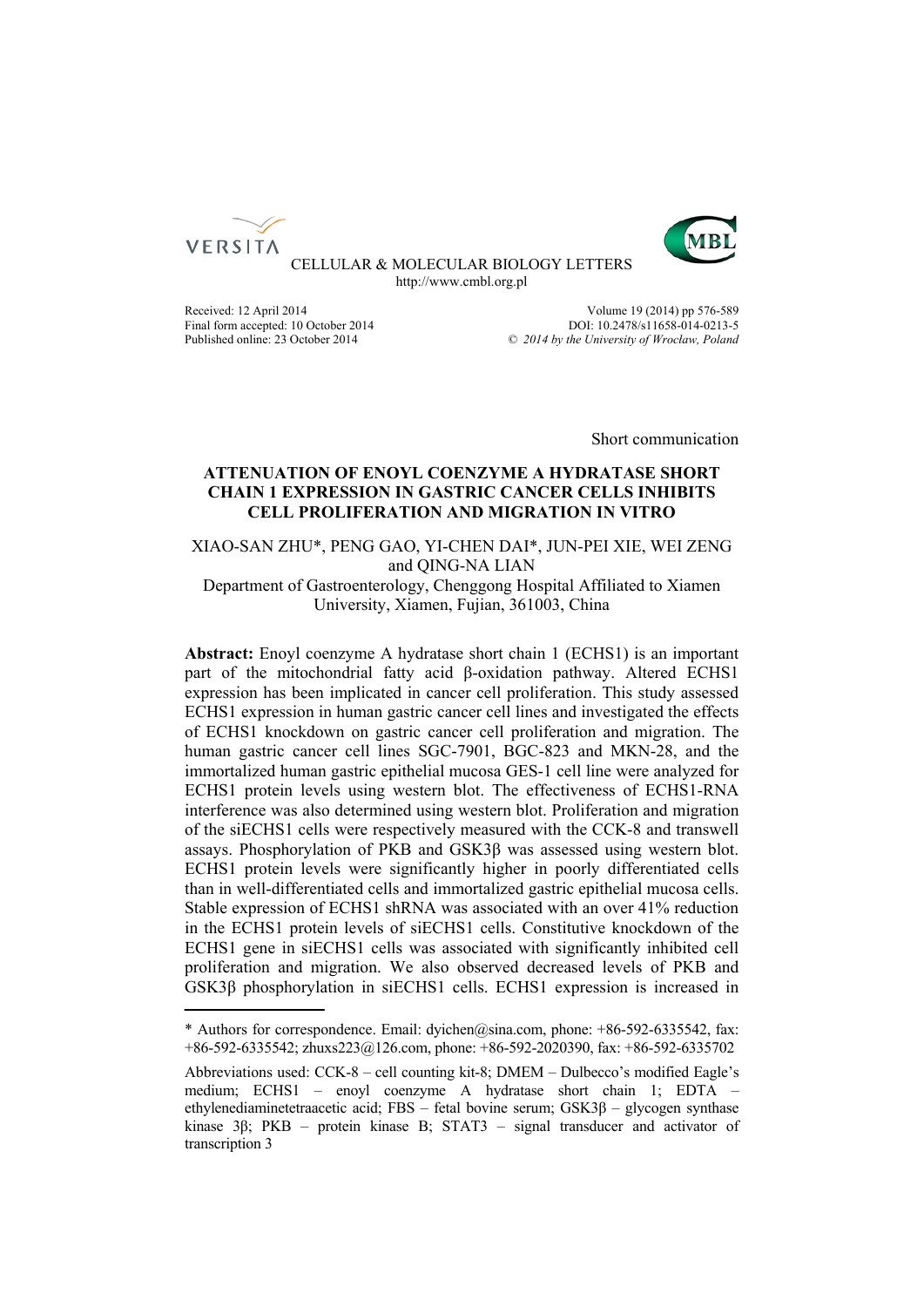human gastric cancer cells. Increased ECHS1 expression activates PKB and GSK3β by inducing the phosphorylation of the two kinases. ECHS1 may play important roles in gastric cancer cell proliferation and migration through PKBand GSK3β-related signaling pathways.

**Keywords:** ECHS1, PKB, GSK3β, Gastric cancer, Cell proliferation, Cell migration, Interference, β-Oxidation pathway, Signaling pathways, Cells

## **INTRODUCTION**

Gastric cancer is one of the most commonly diagnosed cancers, and it is a leading cause for cancer-related mortality, especially in Eastern Asia, Eastern Europe and South America [1, 2]. Rates of early diagnosis and long-term survival in gastric cancer remain very low, so it is crucial to gain mechanistic insights into the oncogenesis of gastric cancer in order to develop effective therapies for this highly lethal disease [3].

Abnormalities in several signaling pathways are known to be involved in gastric cancers [4, 5]. The PI3K-PKB pathway is one example. It has been implicated in many cancers due to its essential role in cell proliferation regulation, cell cycle progression and cell survival [6–8]. The phosphorylation of glycogen synthase kinase 3 (GSK3) by PKB regulates cell differentiation, proliferation and migration, and is also involved in tumorigenesis [9–11]. Reducing PKB activation is a target for gastric cancer treatment, and many therapeutic interventions targeting PKB have been developed for clinical use [12].

ECHS1 has an essential role in the second step of mitochondrial fatty acid oxidation [13]. In recent years, ECHS1 has been implicated in many cancers, including breast, prostate, colon and liver cancer [14–19]. ECHS1 levels were found to be elevated in needle biopsy samples from prostate cancer patients [16] and in liver cancer cells [17, 18]. Reducing ECHS1 expression in hepatocellular carcinoma cells with shRNA inhibits PKB activation and tumor growth in xenograft mice [19]. ECHS1 can inhibit the activity of signal transducer and activator of transcription 3 (STAT3) by repressing its phosphorylation [20]. Proteomic analysis and in vitro study reveal that the PI3K-PKB and STAT3 signaling pathways are functionally linked in cancer [21, 22]. These findings suggest that ECHS1 has a functional role in gastric cancer, which warrants more focused and detailed research on the functions of ECHS1 in human cancer.

In this study, we investigated the roles of ECHS1 in gastric cancer development and progression. We examined the expression of the ECHS1 gene in a variety of gastric cancer cell lines and in an immortalized human gastric epithelial mucosa cell line. We explored the effect of ECHS1 attenuation on cell proliferation, cell migration and PKB and GSK3β protein activation.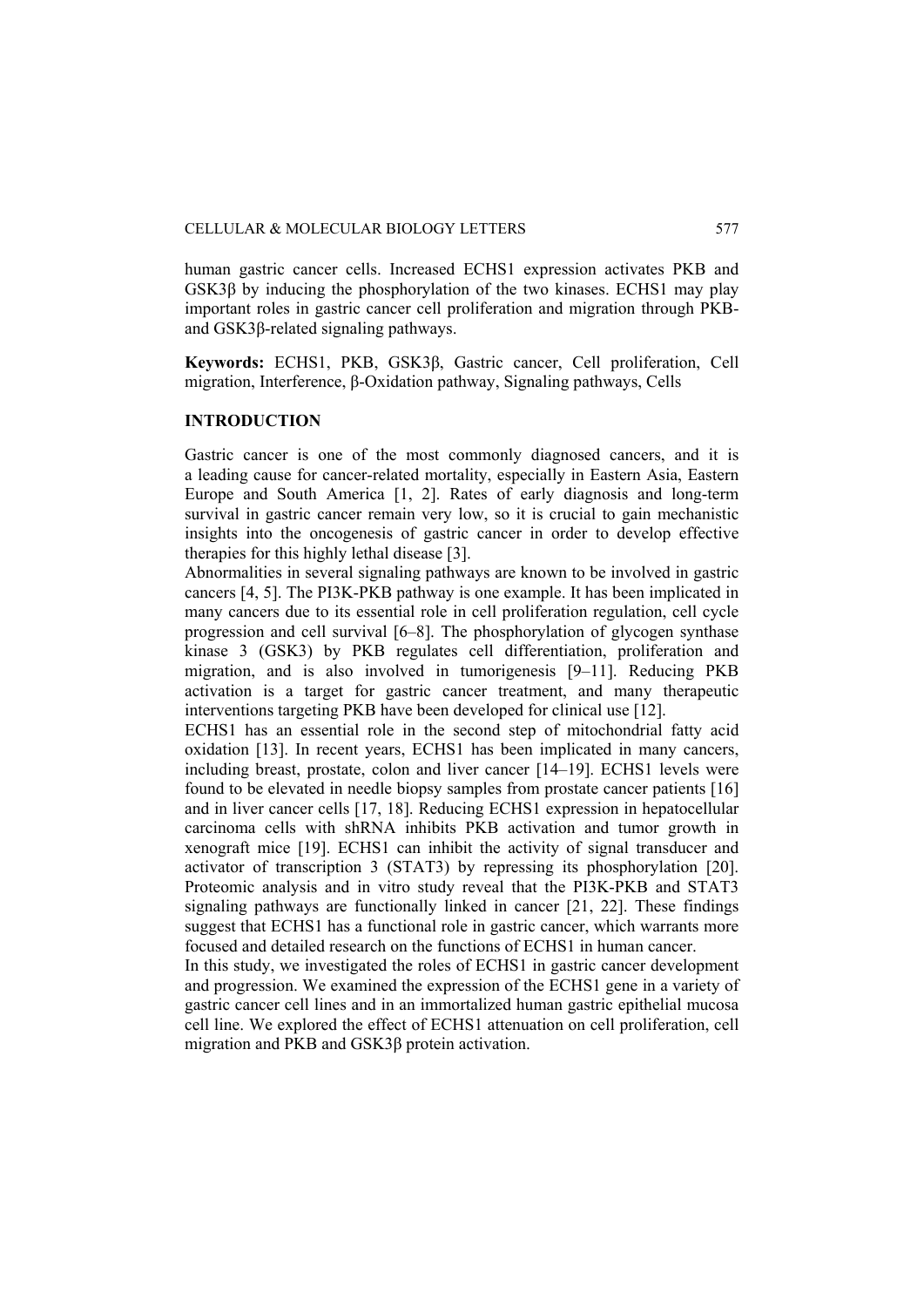# **MATERIAL AND METHODS**

## **Cell lines and culture conditions**

The immortalized human gastric epithelial mucosa cell line GES-1, the human gastric cancer cell lines SGC-7901 and BGC-823, and the human embryonic kidney cell line 293T were taken from stocks from our own laboratory. The human gastric cancer cell line MKN-28 was purchased from the Forth Military Medical University Cell Bank. The SGC-7901, BGC-823 and MNK-28 cells were grown in RPMI 1640 medium supplemented with 10% heat-inactivated fetal bovine serum (FBS). The GES-1 and 293T cells were grown in Dulbecco's modified Eagle's medium (DMEM) supplemented with 10% serum. The ECHS1 shRNA vector or empty vector stably transfected cell lines were grown in DMEM supplemented with 10% FBS and 1 μg/ml puromycin. All of the cells were cultured in an incubator at  $37^{\circ}$ C in a  $5\%$  CO<sub>2</sub> atmosphere. Cell passage was done by trypsinization with a 1:1 mixture of 0.02% ethylenediaminetetraacetic acid (EDTA) and 0.25% trypsin.

# **Construction and screening of ECHS1-targeting shRNA vectors**

We used the PU6 vector to express shRNA that targets the ECHS1 gene [23]. Two pairs of ECHS1-targeting sense and antisense oligonucleotides were designed, synthesized and annealed. The resulting double-stranded oligonucleotides with overhangs were ligated with PU6 vector digested with BspMI (BveI). The design of the PU6 vector allowed easy insertion of the target double-stranded oligonucleotide fragments in the correct orientation while preventing vector self-ligation. The ECHS1 targeting sequences were designed based on the reference ECHS1 sequence from GeneBank.

The sequences of the oligonucleotide pairs (purchased from Invitrogen) were:

Pair A: sense oligo: 5'-GCU AUG AAA CGA UAU GGG CUU-3', antisense oligo: 5'-GCC CAU AUC GUU UCA UAG CUU-3';

Pair B: sense oligo: 5'-GUU CGU CAC AUC UCA UCU ACU U-3', antisense oligo: 5'-GUA GAU GAG AUG UGA CGA AUU-3'.

Positive colonies harboring the shRNA sequences were selected and cultured in a 37ºC incubator overnight. The bacterial culture (500 µl) was mixed with an equal volume of 30% sterile glycerol to prepare glycerol stock. The glycerol stocks of bacteria containing the constructed plasmids were sequenced by Life Technologies to confirm the inserted ECHS1-targeting shRNA sequences.

## **ECHS1 shRNA-stably transfected cell lines**

To establish ECHS1 shRNA-expressing stably transfected cell lines, BGC-823 cells were seeded in 60-mm culture dishes and cultured with complete medium without antibiotics at  $37^{\circ}$ C in a  $5\%$  CO<sub>2</sub> atmosphere. When the cells reached 90% confluence, plasmid transfections were performed using Lipofectamine 2000 transfection reagent (Life Technologies) in accordance with the manufacturer's instructions. Cells were transfected with the ECHS1 shRNA plasmid or the empty PU6 vector and cultured for 24 h. Then, 0.5 μg/ml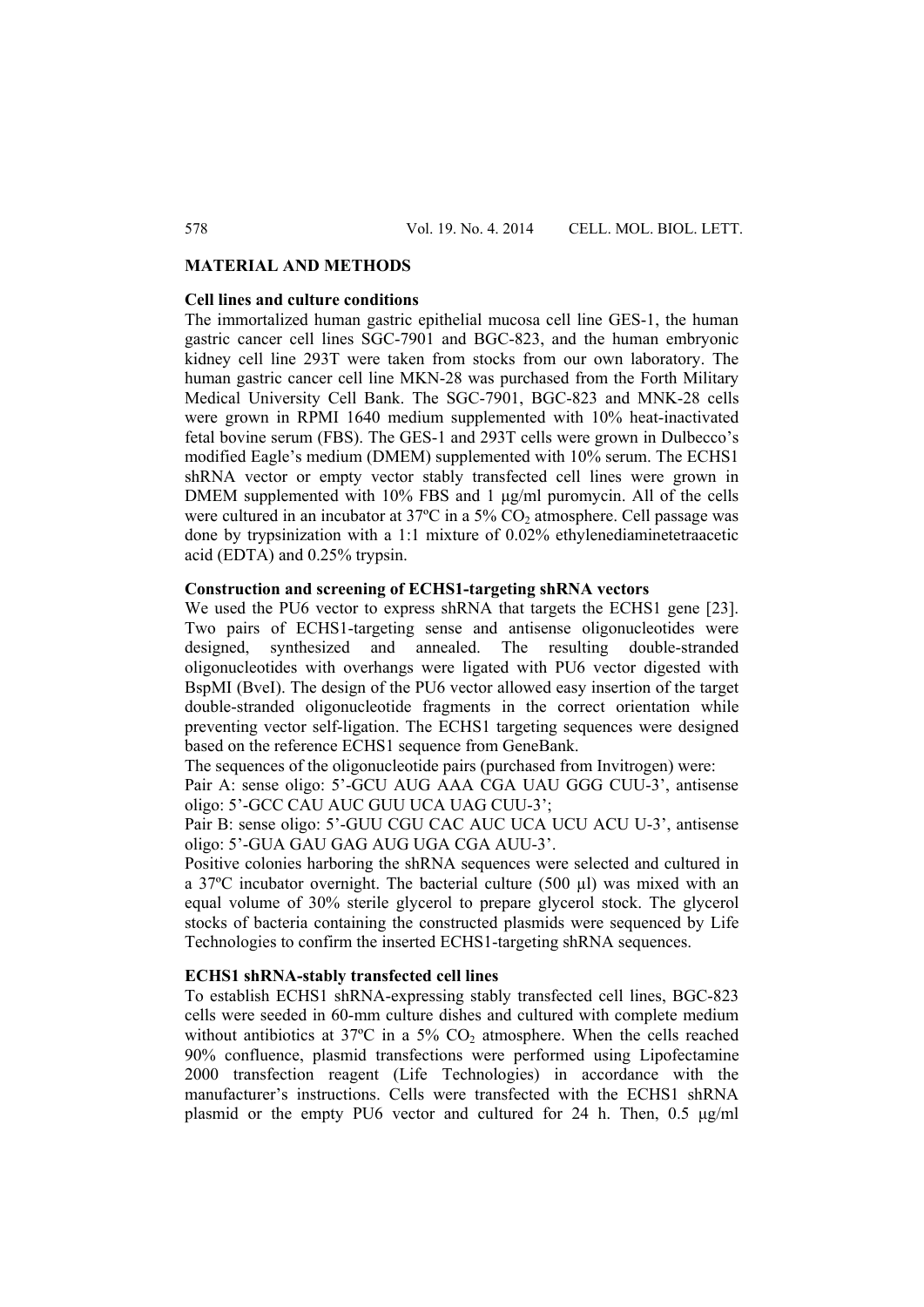puromycin was added to the complete medium without antibiotics to select for stably transfected cell clones. The selection medium was changed every 2–4 days when necessary. Puromycin-resistant colonies started to form about 10 days post-transfection. Single colonies were isolated about 14 days post-transfection. The selected stably transfected cell lines were expanded and examined using western blot to confirm ECHS1 knockdown.

## **Western blot analysis**

Cultured cells (about 80% confluent) were rinsed three times with pre-chilled phosphate buffered saline (PBS), detached by trypsinization with 0.25% trypsin, and collected by centrifugation. Cell pellets were lysed with protein lysis buffer with a protease inhibitor cocktail (1:100), and sonicated on ice (5 s sonication with a waiting time of 10 s, at 100–120 W) until the lysate was clear. The cell lysates were centrifuged at 15,000 rpm at 4ºC for 15 min and the supernatants were stored at –80ºC. Protein concentrations were determined using the bicinchoninic acid assay (BCA assay). Equal amounts of protein for each sample were loaded and run on a sodium dodecyl sulfate–polyacrylamide gel electrophoresis (SDS-PAGE).

The antibodies used for the western blot analysis were: rabbit polyclonal anti-ECHS1 (1:500 dilution, Abcam), anti-actin (1:5000, Cell Signaling), anti-PKB (1:200, Santa Cruz Biotechnology), anti-p-PKB (Ser473; 1:500, Santa Cruz Biotechnology), anti-GSK3β (1:1000, Cell Signaling), anti-p-GSK3β (1:1000, Cell Signaling), and anti-rabbit or anti-mouse IgG conjugated with HRP (Pierce). All of the experiments were repeated three times.

## **Cell proliferation assay**

The CCK-8 assay was used to determine the rate of cell proliferation in BGC-823 cells after ECHS1 shRNA expression. Stably transfected cells with ECHS1 shRNA or the empty PU6 vector and the parental BGC-823 cells growing in logarithmic phase were seeded in 96-well plates at 5000 cells per well in quadruplicate. Blank and control wells were set up accordingly. The CCK-8 reagent (10 μl per well) was added after the cells had attached to the wells. The 96-well plates were then incubated at 37ºC for 90 min. Absorbance values at 450nm were measured using a microplate reader. CCK-8 assays were performed at 12, 24, 36 and 48 h.

## **Cell migration assay**

We used the transwell method to determine cell migration. The cell suspension was prepared by trypsinization of the cultured cells, washing twice with serumfree medium, triturating the cells into a single cell suspension, and adjusting the cell concentration to  $1 \times 10^5$  cells/ml. The upper chambers of the transwell was placed into a 24-well plate containing 500 μl medium with 20% FBS or chemokine. The cell suspension (200 μl) was added to the upper chamber of the transwell assembly and incubated at  $37^{\circ}$ C in a  $5\%$  CO<sub>2</sub> atmosphere for 16 h.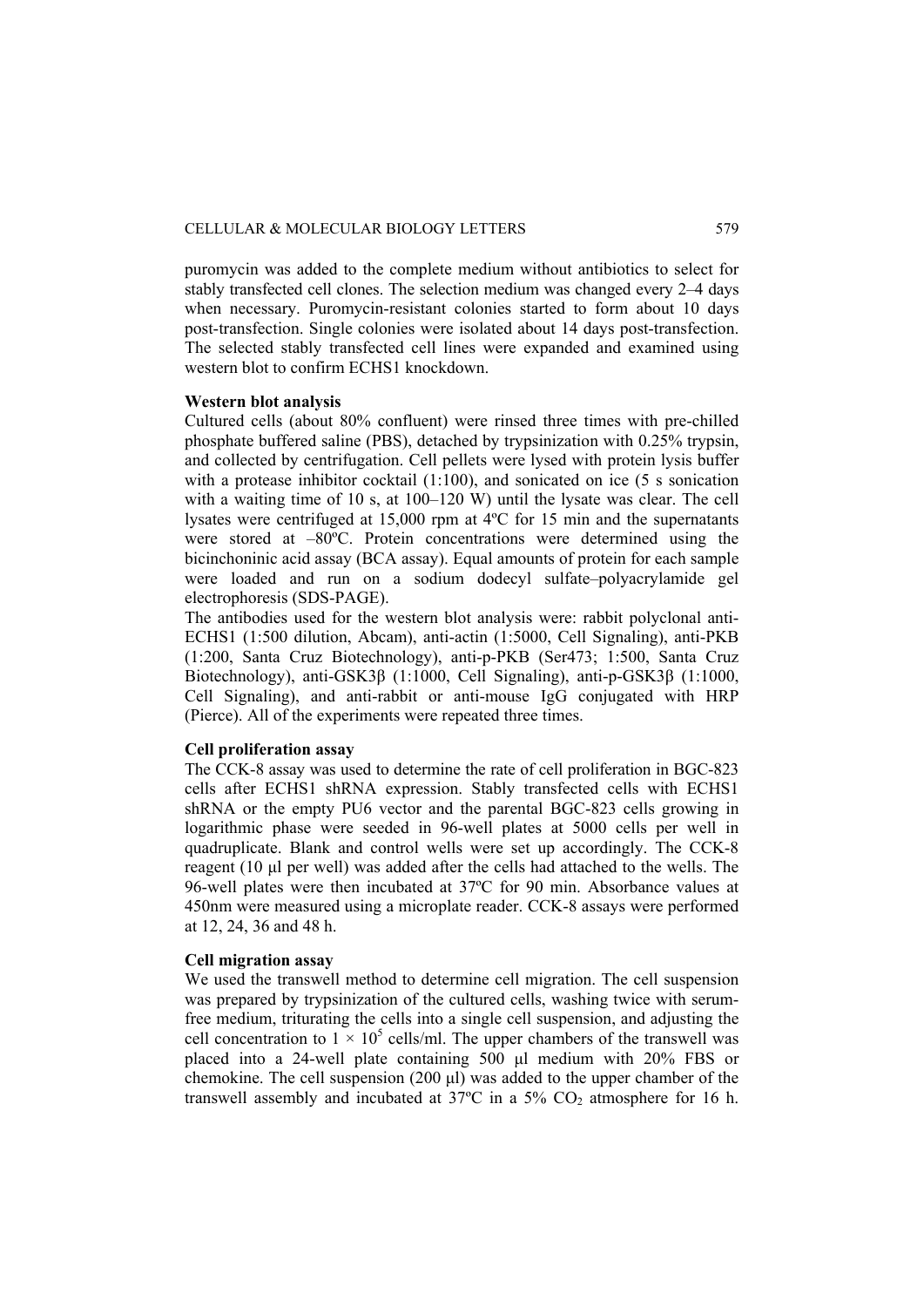Then, the transwell assembly was washed twice with PBS and fixed with prechilled methanol at –20ºC for 10 min. The upper chamber of the transwell assembly was washed twice with PBS. The cells that remained on the top surface of the upper chamber were removed with a wet cotton swab. The upper chamber was then washed with PBS three times and air-dried in an inverted position. The chamber membrane was stained with 0.1% crystal violet staining solution (500 μl/well) at 37ºC for 30 min, washed three times, and air-dried. Images of migrated cells on the transwell membrane were taken at  $20 \times$  magnification. The crystal violet retained on the transwell was eluted with 33% acetic acid and the  $OD_{570nm}$  value of the eluent was measured with a microplate reader to indirectly estimate the number of cells that had migrated through the transwell membrane.

#### **Statistical analysis**

All of the data were analyzed using the GraphPad Prism 5 statistical software for data processing. Experimental results are presented as the means  $\pm$  standard deviation. Differences between the two sets of measurements were compared using Student's t-test. Analyses for fitness to normal distribution and homogeneity of variance of the various experimental groups were performed. A p-value of  $p < 0.05$  was considered statistically significant.

## **RESULTS**

# **ECHS1 expression levels in gastric cancer cells correlate with cell differentiation**

We measured the expression levels of the ECHS1 gene in the immortalized human gastric epithelial mucosa cell line GES-1 and the human gastric cancer cell lines SGC-7901 and BGC-823. pCMV5-ECHS1-Myc plasmid-transfected 293T cells were used as a positive control for ECHS1 expression. Actin was used as the loading control. ECHS1 was expressed in all of the cells studied.

The expression level of ECHS1 correlated with the degree of differentiation of the gastric cells. Western blot analysis showed that the ECHS1 protein levels were higher in the poorly differentiated BGC-823 cells and moderately differentiated SGC-7901 cells than in the well-differentiated MKN-28 cells and the immortalized gastric epithelia mucosa GES-1 cells (Fig. 1A and B). Since the expression levels of ECHS1 in the gastric cancer cell line increased as the degree of differentiation decreased, and the BGC-823 cells expressed the highest level of ECHS1 protein (Fig. 1A and B), we decided to use BGC-823 cells for further experiments in this study.

# **Attenuation of ECHS1 expression by shRNA inhibited BGC-823 proliferation**

To study the functions of ECHS1 in gastric cancer cells, we established stably transfected BGC-823 cell lines expressing shRNA targeting the ECHS1 gene using the PU6-siECHS1 vector. We named these cell lines siECHS1 cells. We also established BGC-823 cell lines stably transfected with the empty PU6 vector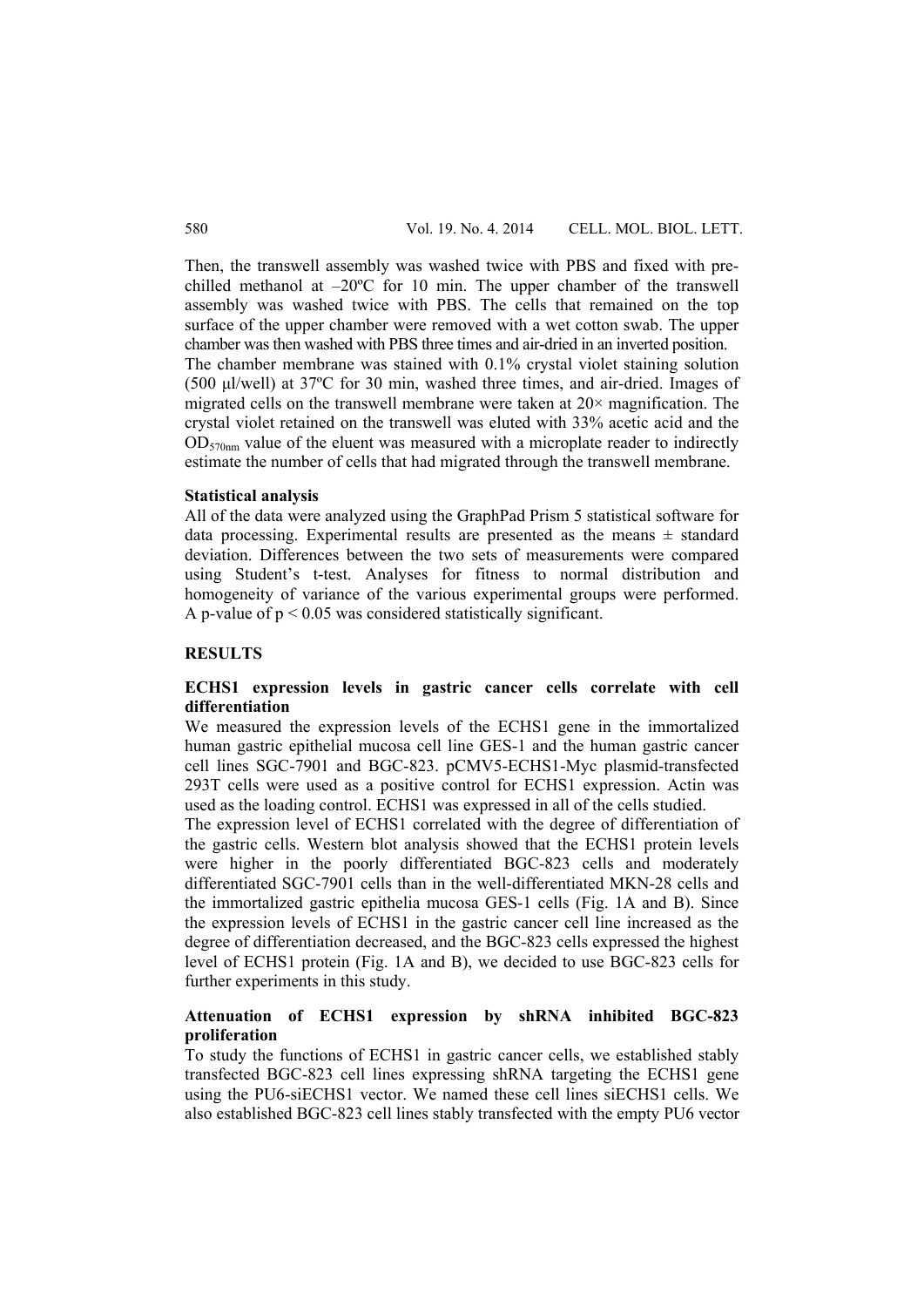as controls, which we named PU6 cells. Compared to the parental BGC-823 cells, there was a more than 41% decrease in ECHS1 protein levels in the siECHS1 cells (Fig. 2A and B). No obvious decrease in ECHS1 protein levels in the control PU6 cells was observed. We concluded that we had successfully established stably transfected siECHS1 cells that expressed less ECHS1 protein than the parental cells.



Fig. 1. ECHS1 expression in gastric cancer cells. A – Western blot analysis of ECHS1 protein levels in human gastric cancer cell lines BGC-823, SGC-7901 and MKN-28, the immortalized human gastric epithelial mucosa cell line GES-1, and pCMV-ECHS1-MYC plasmid-transfected 293T cells. Actin was used as the loading control. The quantity of the ECHS1 protein in the different cell lines is represented as the ratio of ECHS1 to actin, where the ratio in the 293T cells was arbitrarily set as  $1.00$ . B – Comparison of ECHS1 expression in BGC-823, SGC-7901, MKN-28, GES-1 and 293T cells (means  $\pm$  SD; n = 3).  $*p < 0.05$ , using Student's t-test.

We compared the proliferation of siECHS1 cells to that of the PU6 and parental BGC-823 cells using the CCK-8 assay. Cells were cultured for 12, 24, 36 or 48 h before the assay. The number of living cells was considered to be proportional to the  $OD_{450nm}$  value. The  $OD_{450nm}$  of siECHS1 cells was significantly lower than that of the PU6 or parental cells starting from 24 h after seeding (Fig. 3,  $p < 0.05$ ). It remained significantly lower 36 h and 48 h after seeding ( $p < 0.05$ ). These results suggested that attenuation of ECHS1 in BGC-823 cells inhibited cell proliferation via the PKB and GSK3β pathways.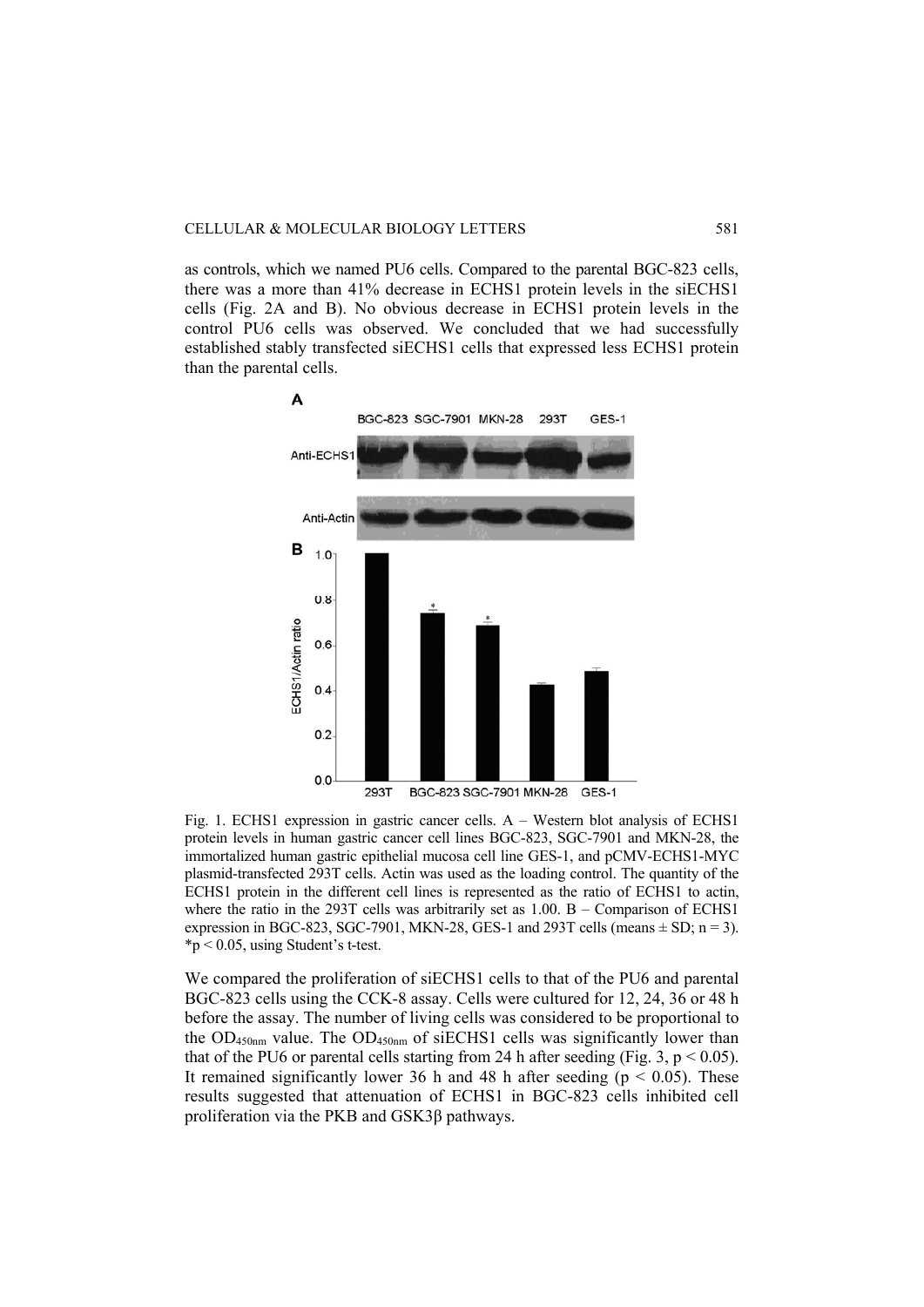

Fig. 2. Reduced ECHS1 protein levels in siECHS1 cells. A – Western blot analysis of the parental BGC-823 cells and stably transfected BGC-823 cell lines with the ECHS1 shRNA vector or the empty PU6 vector. Results for two independent cell lines are shown. siECHS1: BGC-823 cells expressing ECHS1 shRNA. PU6: BGC-823 cells stably transfected with the empty PU6 vector. B – Comparison of ECHS1 expression in BGC-823, PU6 and siECHS1 cells (means  $\pm$  SD; n = 3). \*p < 0.05, Student's t-test.



Fig. 3. Cell proliferation analysis of siECHS1 cells. BGC-823, PU6 and siECHS1 cells were seeded at the same density and cultured for 12, 24, 36 or 48 h. The CCK-8 assay was performed at these time points to estimate the number of living cells (means  $\pm$  SD; n = 3).  $*p < 0.05$ , Student's t-test.

# 582 Vol. 19. No. 4. 2014 CELL. MOL. BIOL. LETT.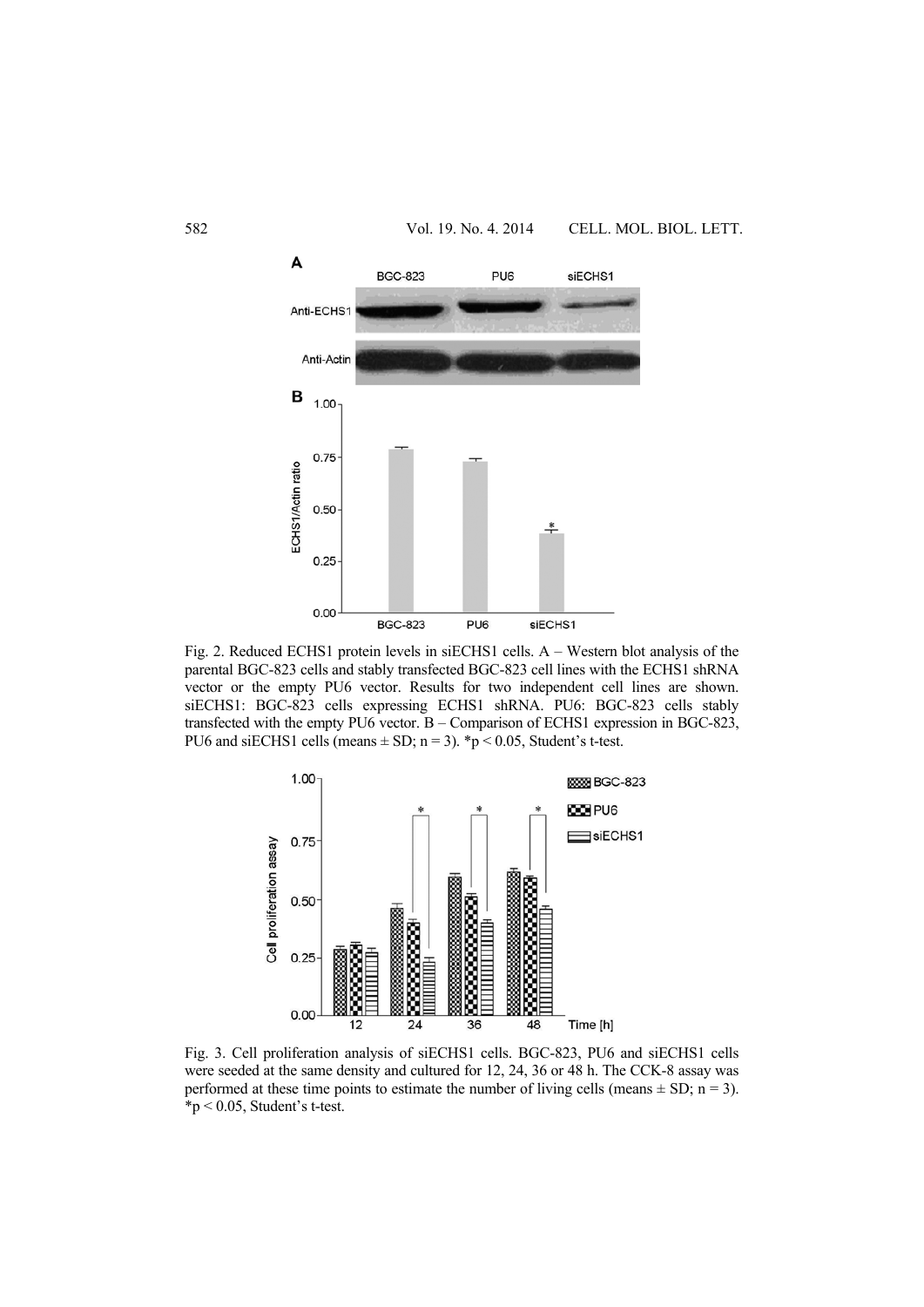#### CELLULAR & MOLECULAR BIOLOGY LETTERS 583

## **Knockdown of ECHS1 expression suppressed tumor cell migration**

We investigated the effect of ECHS1 knockdown on BGC-823 cell migration using the transwell assay. Fewer siECHS1 cells migrated through the transwell membrane than PU6 cells (Fig. 4A). We estimated the number of migrated cells by measuring the  $OD_{570nm}$  value of the eluted crystal violet stain retained on the transwell membrane. About 30% fewer cells in the siECHS1 group migrated than in the PU6 group (Fig. 4B). The decrease in cell migration is statistically significant (Fig. 4B;  $p < 0.05$ ). These results suggested that the decrease in ECHS1 levels suppressed the cell migration of the BGC-823 cells via the PKB and GSK3β pathways.



Fig. 4. Cell migration analysis of siECHS1 cells. A – Light microscopy images of crystal violet-stained PU6 or siECHS1 cells that migrated through the transwell membrane. Magnification:  $20 \times$ . B – Quantification and comparison of the migration of PU6 and siECHS1 cells (means  $\pm$  SD; n = 3). \*p < 0.05, Student's t-test.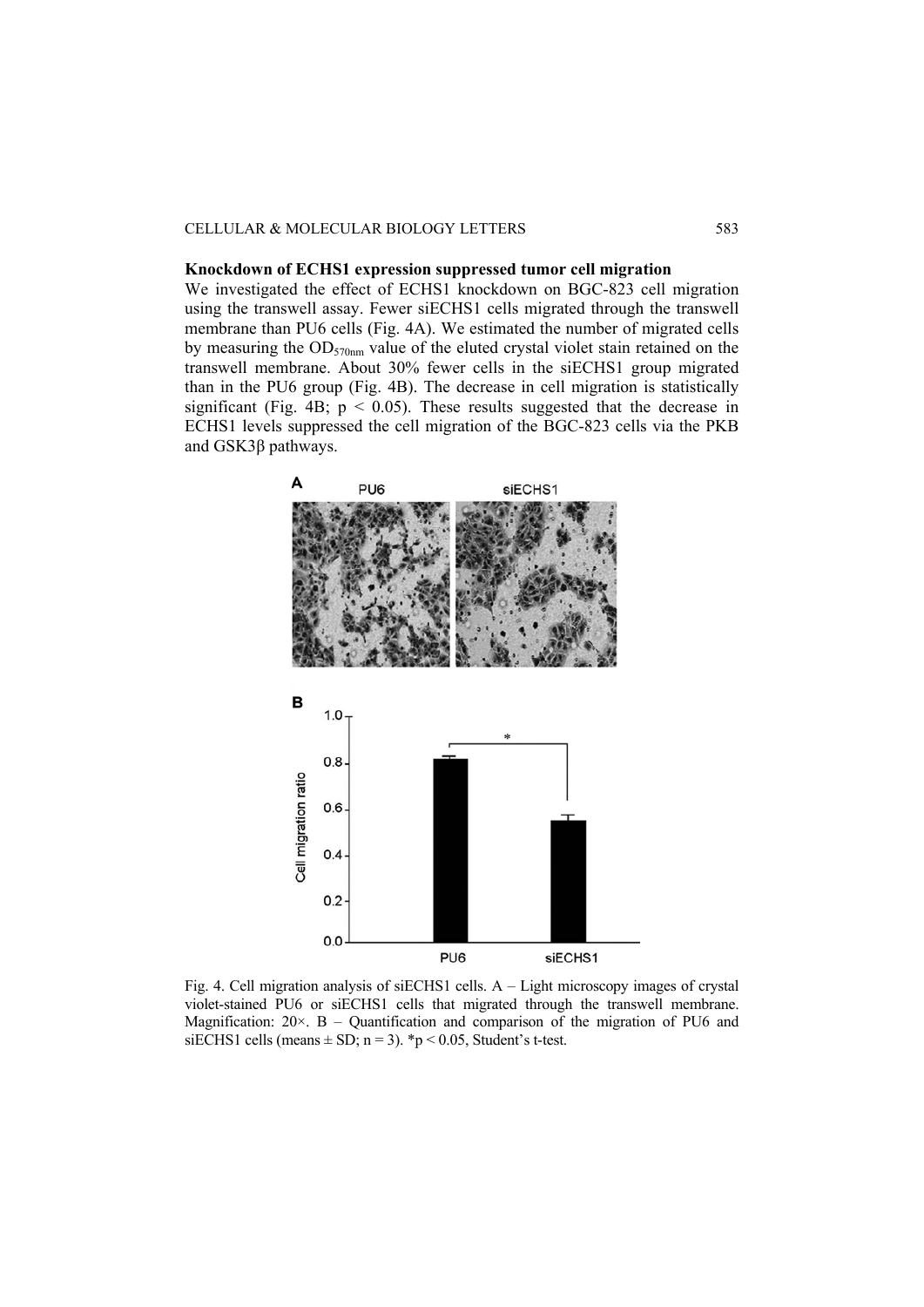# **ECHS1 knockdown decreased PKB and GSK3β phosphorylation in BGC-823 cells**

Activation of the PKB- and GSK3β-related signaling pathways is known to promote cell proliferation and migration [19]. We therefore analyzed PKB and GSK3β phosphorylation in gastric cancer cells after knockdown of ECHS1 expression. Compared to BGC-823 and PU6 cells, the level of PKB phosphorylation at serine 473 was significantly decreased in siECHS1 cells (Fig. 5A and B). The phosphorylation level of the PKB downstream protein, GSK3β, was also decreased in siECHS1 cells (Fig. 5A and B). These results indicate that the pro-proliferation and pro-migration functions of ECHS1 might act through the PKB- and GSK3β-related signaling pathways.



Fig. 5. Effects of ECHS1 knockdown on PKB and GSK3β phosphorylation. A – Western blot analysis of PKB phosphorylation at serine 473 (P-PKB[473]) in siECHS1, PU6 and the parental BGC-823 cells. Western blot analysis of GSK3β phosphorylation (P-GSK3β) in siECHS1, PU6 and the parental BGC-823 cells. Tubulin was used as the loading control. B – Quantification and comparison of PKB and GSK3β in BGC-823, PU6 and siECHS1 cells (means  $\pm$  SD; n = 3). \*p < 0.05, Student's t-test.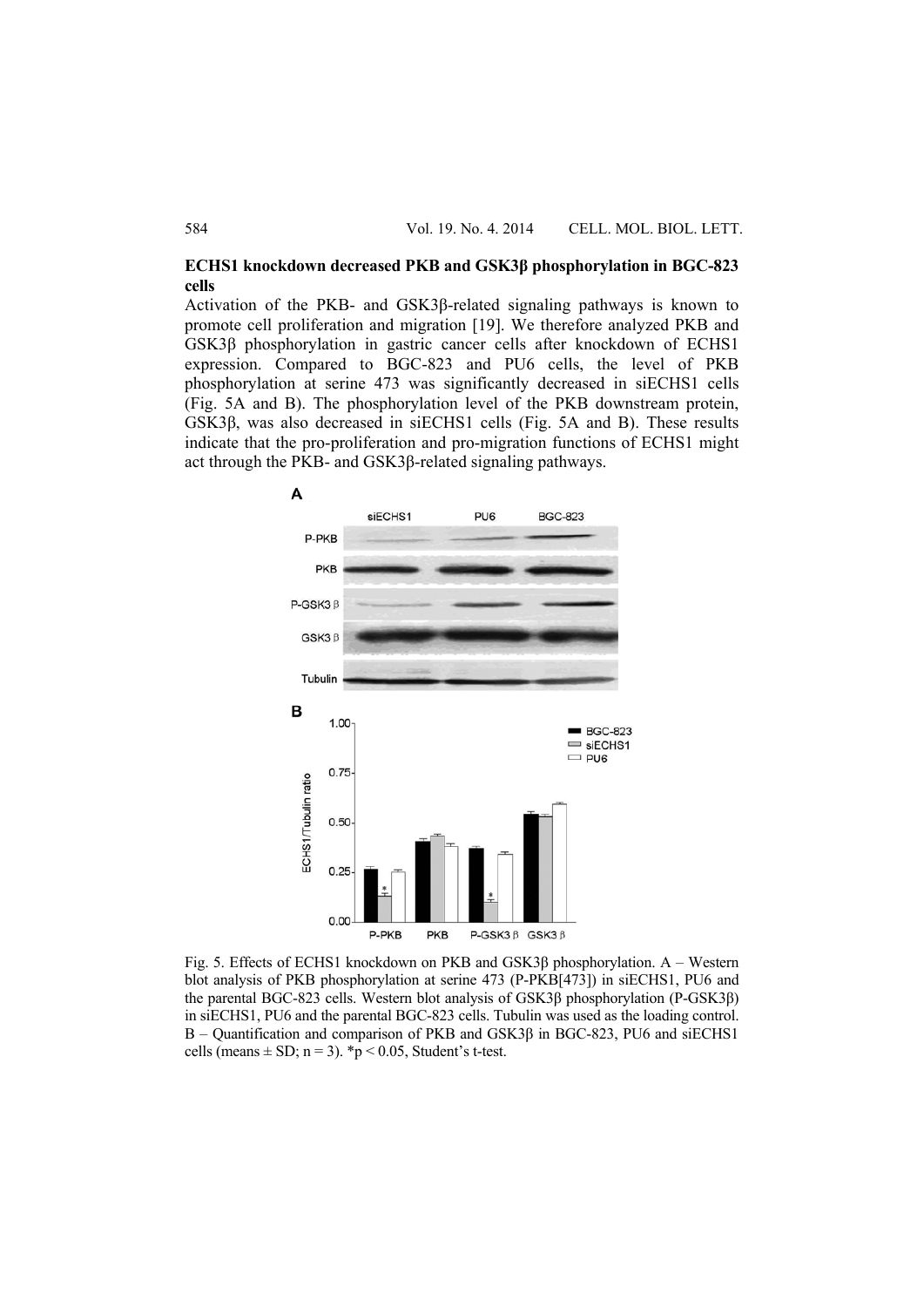## CELLULAR & MOLECULAR BIOLOGY LETTERS 585

#### **DISCUSSION**

Although ECHS1 has been identified by proteomic or gene expression profiling in many cancer cell types and patient biopsies[14], only a few functional studies have been reported. In this study, we examined ECHS1 expression levels in gastric cancer cells and found that ECHS1 is highly expressed in these cell lines. The expression level of ECHS1 in gastric cancer cells correlated with the degree of cell differentiation. Poorly differentiated gastric cancer cells had higher levels of ECHS1 protein than well-differentiated cells or immortalized human gastric epithelial mucosa cells. Cell proliferation and migration were inhibited in BGC-823 cells, which had ECHS1 protein levels that were reduced by constitutive expression of ECHS1-specific shRNA. ECHS1 knockdown also suppressed PKB and GSKβ phosphorylation. Our results indicate that ECHS1 is involved in gastric cancer cell proliferation and migration and may function through PI3K-PKBand GSKβ-related signaling pathways.

ECHS1 was discovered to be an important mitochondrial enzyme for fatty acid metabolism [13]. In recent years, roles in cancer cell proliferation and apoptosis have been reported for it. ECHS1 directly interacts with hepatitis B surface antigen (HBsAg) [18, 24]. Binding of HBsAg reduces ECHS1 levels and induces apoptosis of the hepatocellular carcinoma HepG2 cells [18, 25]. Proteomic analysis showed that ECHS1 expression is lower in hepatocellular carcinoma patients with hepatitis C virus infections [26]. In breast cancer MCF-7 cells, drug-induced downregulation of ECHS1 leads to MCF-7 apoptosis [14]. These studies indicate that ECHS1 has an anti-apoptotic function. Therefore, increased ECHS1 expression may lead to overproliferation of cancer cells.

Consistent with previous reports regarding colorectal, prostate, and liver cancers [15, 16, 19, 27, 28], our results showed that ECHS1 is highly expressed in gastric cancer cells, correlated with the degree of cell differentiation. Attenuation of ECHS1 expression by shRNA inhibited BGC-823 cell proliferation. Furthermore, shRNA-mediated knockdown of ECHS1 protein expression inhibited PKB activation in hepatocellular carcinoma HepG2 cells [19]. We also observed PKB inhibition in gastric cancer BGC-823 cells due to ECHS1 knockdown. Therefore, the activation of the PKB signaling may be a common mechanism for ECHS1-induced cell proliferation in cancer cells. Future efforts should focus on investigating the detailed mechanism of ECHS1 mediated PKB activation.

Most cancer cells rely on abnormal aerobic glycolysis to generate adequate energy for the incorporation of nutrients to support fast proliferation [29]. As ECHS1 is an essential mitochondrial enzyme for fatty acid metabolism, its proper expression is important for mitochondrial integrity and function. Since ECHS1 can regulate carbohydrate synthesis and glycolysis, it may have a key role in cancer cell survival during tumor growth. In human cancer cells, activation of the epidermal growth factor receptor (EGFR) can induce nuclear localization of ECHS1 and subsequent ECHS1-β-catenin interaction. ECHS1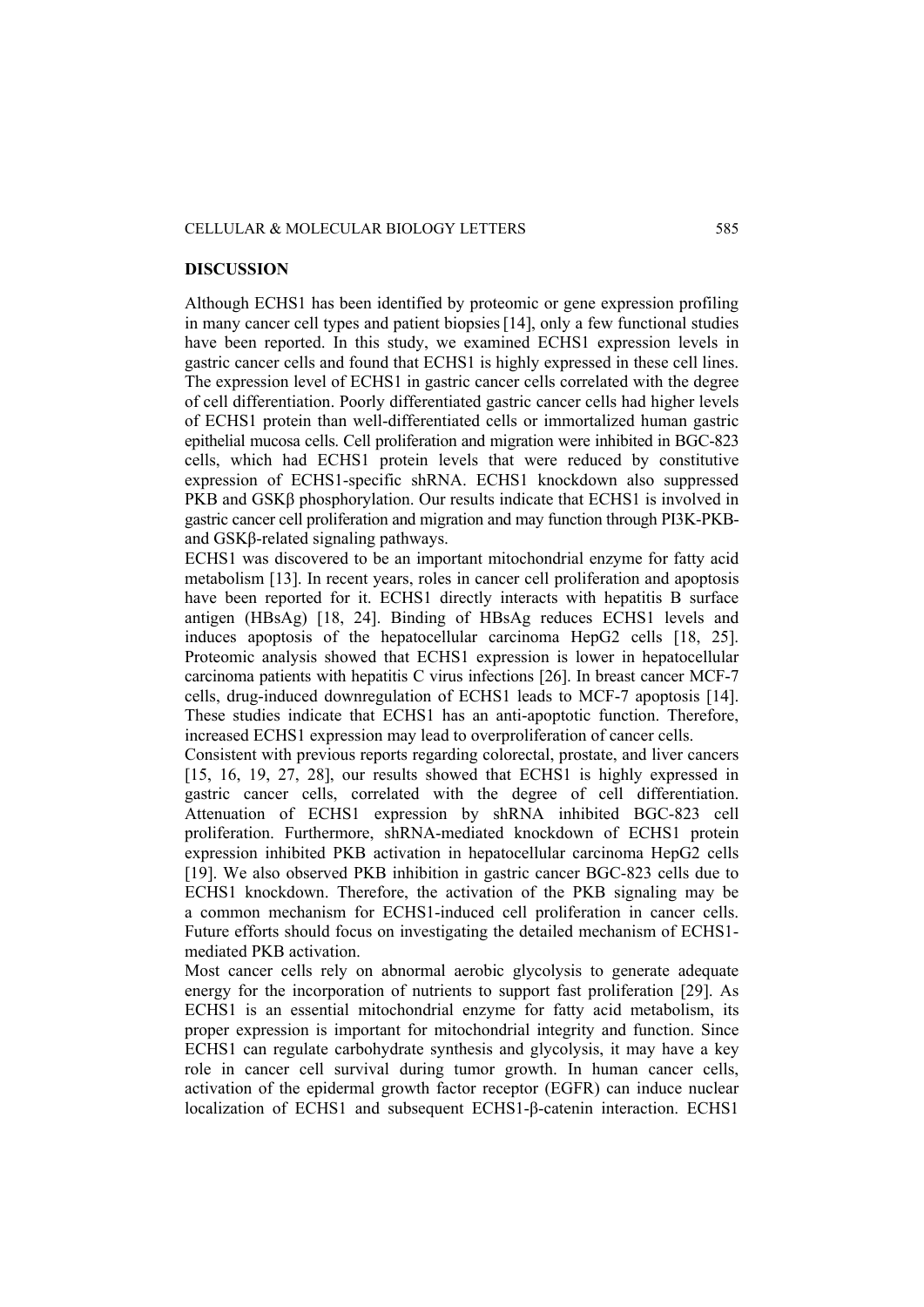binding to β-catenin results in histone acetylation and cyclin-D1 expression. This interaction has been associated with cell proliferation in brain tumors such as malignant glioma. These studies suggest that EGFR activation and ECHS1 expression promotes tumor growth, especially through the non-canonical Wnt signaling-mediated activation of β-catenin [11].

In this study, we found that ECHS1 knockdown suppressed GSK3β phosphorylation. PKB-dependent phosphorylation of GSK3β has been reported to regulate the Wnt signaling pathway [10]. Whether or not ECHS1 acts similarly in gastric cancers needs further exploration.

Cell migration is an important property of malignant cancers. Previous studies have established the key roles of the PI3K-PKB signaling and GSK3β in the regulation of cell migration [11, 30, 31]. Transducer of ErbB-2.1-mediated decrease of PKB and GSK3β phosphorylation in MKN28 and AGS cells inhibits the proliferation and migration of both gastric cancer cell lines [30]. In addition, GSK3β also regulated expressions of miR-96, miR-182 and miR-183, all of which are known to affect proliferation and migration of gastric cancer cells [31]. By contrast, Wnt5a induced the phosphorylation of GSK3β and enhanced tumor cell migration [11]. In accordance with the above studies, our data showed that GSK3β phosphorylation and cell migration were reduced in siECHS1 cells compared with the PU6 cells. These results strongly suggest that ECHS1 regulates gastric cancer cell migration through the GSK3β-related pathways.

Many genes related to metabolism also have important regulatory roles in cell proliferation and migration, because energy supply is a limiting factor for tumor growth and metastasis. Modulation of these metabolic genes may be a plausible strategy for cancer treatment. According to our results, shRNA-mediated decrease of ECHS1 expression was able to suppress gastric cancer cell proliferation and migration. It is still unclear whether the decreased proliferation and migration of siECHS1 cells were due to the direct functional defects of ECHS1 via PKB- or GSK3β-related pathways or the indirect effects of other molecules. Our future efforts will focus on deciphering factors that interact with ECHS1 in gastric cancer cells, to gain mechanistic insight into ECHS1 overexpression and oncogenesis.

ECHS1 could be a potential therapeutic target for gastric cancer treatment. Since ECHS1 is highly expressed in gastric cancer cells, it may also be a candidate as a biomarker for gastric cancer diagnosis. Future study will further investigate whether ECHS1 is a novel target in the control of gastric cancer.

# **REFERENCES**

- 1. Ferlay, J., Shin, H.R., Bray, F., Forman, D., Mathers, C. and Parkin, D.M. Estimates of worldwide burden of cancer in 2008: GLOBOCAN 2008. **Int. J. Cancer** 127 (2011) 2893–2917.
- 2. Jemal, A., Bray, F., Center, M.M., Ferlay, J., Ward, E. and Forman, D. Global cancer statistics. **CA Cancer J. Clin.** 61 (2011) 69–90.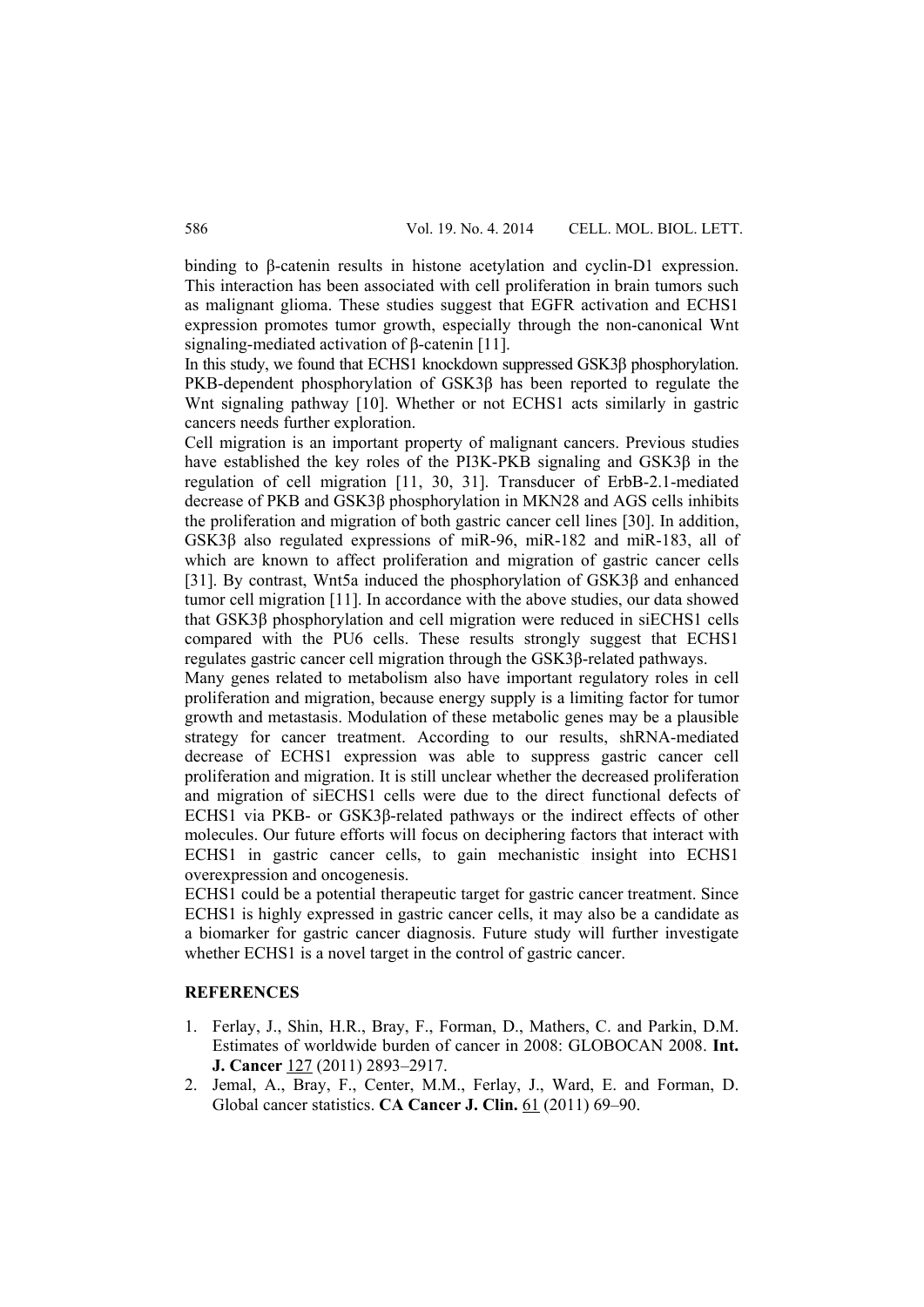- 3. Guggenheim, D.E. and Shah, M.A. Gastric cancer epidemiology and risk factors. **J. Surg. Oncol.** 107 (2013) 230–236.
- 4. Lim, S.M., Lim, J.Y. and Cho, J.Y. Targeted therapy in gastric cancer: Personalizing cancer treatment based on patient genome. **World J. Gastroenterol.** 20 (2014) 2042–2050.
- 5. Cappetta, A., Lonardi, S., Pastorelli, D., Bergamo, F., Lombardi, G. and Zagonel, V. Advanced gastric cancer (GC) and cancer of the gastrooesophageal junction (GEJ): focus on targeted therapies. **Crit. Rev. Oncol. Hematol.** 81 (2012) 38–48.
- 6. Vivanco, I. and Sawyers, C.L. The phosphatidylinositol 3-Kinase AKT pathway in human cancer. **Nat. Rev. Cancer** 2 (2002) 489–501.
- 7. Hennessy, B.T., Smith, D.L., Ram, P.T., Lu, Y. and Mills, G.B. Exploiting the PI3K/AKT pathway for cancer drug discovery. **Nat. Rev. Drug Discov.** 4 (2005) 988–1004.
- 8. Nam, S.Y., Lee, H.S., Jung, G.A., Choi, J., Cho, S.J., Kim, M.K., Kim, W.H. and Lee, B.L. AKT/PKB activation in gastric carcinomas correlates with clinicopathologic variables and prognosis. **APMIS (Acta Pathol. Microbiol. Immunol. Scand.)** 111 (2003) 1105–1113.
- 9. Xu, J., Xu, P.J., Li Z.G., Xiao, L. and Yang, Z. The role of glycogen synthase kinase 3β in gloma cell apoptosis induced by remifentanil. **Cell. Mol. Biol. Lett.** 18 (2013) 494–506.
- 10. Kim, L. and Kimmel, A.R. GSK3, a master switch regul ating cell-fate specification and tumorigenesis. **Curr. Opin. Genet. Dev.** 10 (2000) 508–514.
- 11. Liu, J., Zhang, Y., Xu, R., Du, J., Hu, Z., Yang, L., Chen, Y., Zhu, Y. and Gu, L. PI3K/AKT-dependent phosphorylation of GSK3 beta and activation of RhoA regulate Wnt5a-induced gastric cancer cell migration. **Cell Signal.** 25 (2013) 447–456.
- 12. Zhang, Z., Miao, L., Wu, X., Liu, G., Peng, Y., Xin, X., Jiao, B. and Kong, X. Carnosine inhibits the proliferation of human gastric carcinoma cells by retarding Akt/mTOR/p70S6K signaling. **J. Cancer** 5 (2014) 382–389.
- 13. Janssen, U., Davis, E.M., Le Beau, M.M. and Stoffel, W. Human mitochondrial enoyl-CoA hydratase gene (ECHS1): structural organization and assignment to chromosome 10q26.2-q26.3. **Genomics** 40 (1997) 470–475.
- 14. Liu, X., Feng, R. and Du, L. The role of enoyl-CoA hydratase short chain 1 and peroxiredoxin 3 in PP2-induced apoptosis in human breast cancer MCF-7 cells. **FEBS Lett.** 584 (2010) 3185–3192.
- 15. Yeh, C.S., Wang, J.Y., Cheng, T.L., Juan, C.H., Wu, C.H. and Lin, S.R. Fatty acid metabolism pathway play an important role in carcinogenesis of human colorectal cancers by microarray-bioinformatics analysis. **Cancer Lett.** 233 (2006) 297–308.
- 16. Lin, J.F., Xu, J., Tian, H.Y., Gao, X., Chen, Q.X., Gu, Q., Xu, G.J., Song, J.D. and Zhao, F.K. Identification of candidate prostate cancer biomarkers in prostate needle biopsy specimens using proteomic analysis. **Int. J. Cancer** 121 (2007) 2596–2605.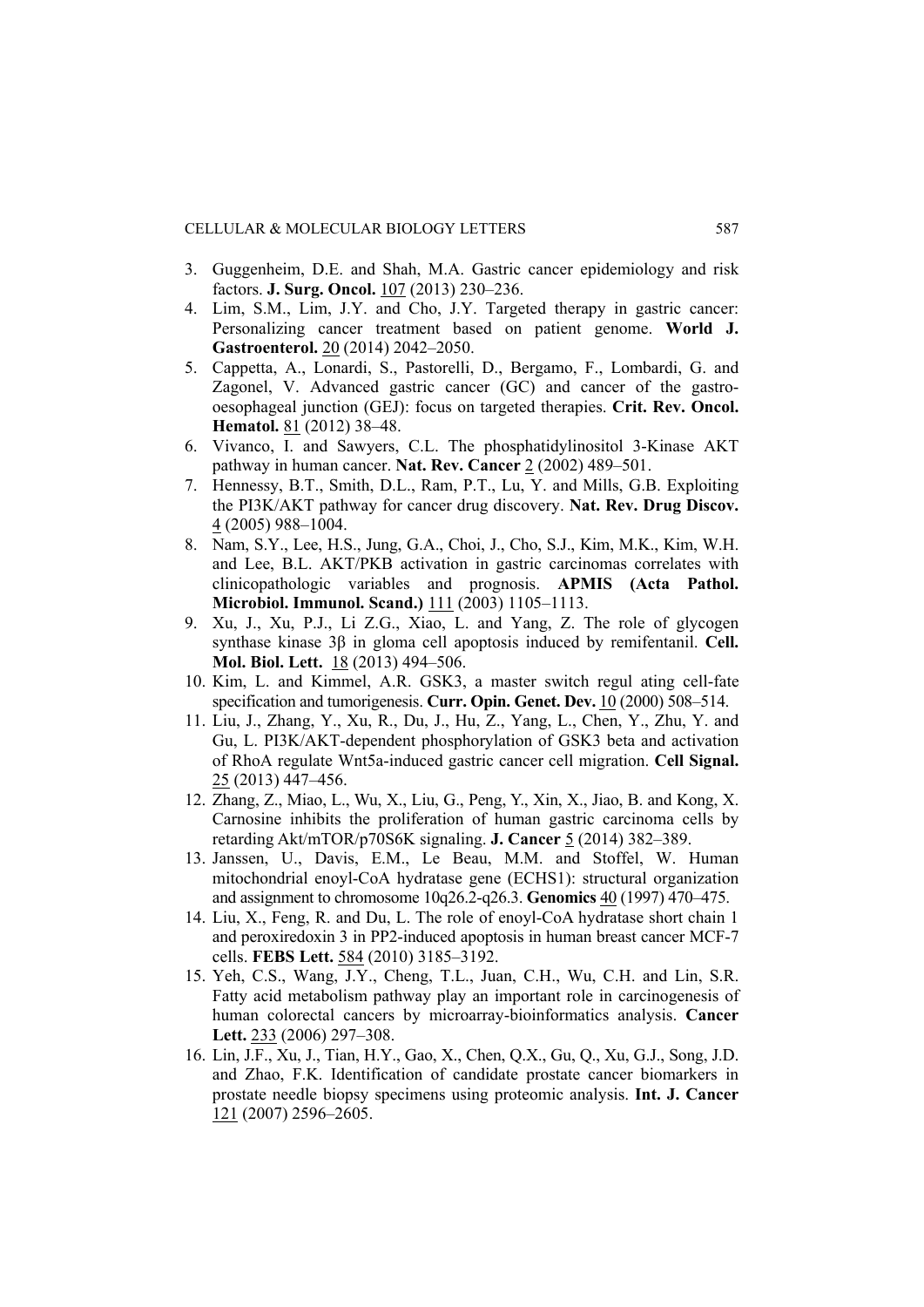- 17. Hu, Y., Pang, E., Lai, P.B., Squire, J.A., MacGregor, P.F., Beheshti, B., Albert, M., Leung, T.W. and Wong, N. Genetic alterations in doxorubicinresistant hepatocellular carcinoma cells: a combined study of spectral karyotyping, positional expression profiling and candidate genes. **Int. J. Oncol.** 25 (2004) 1357–1364.
- 18. Xiao, C.X., Yang, X.N., Huang, Q.W., Zhang, Y.Q., Lin, B.Y., Liu, J.J., Liu, Y.P., Jazag, A., Guleng, B. and Ren J.L. ECHS1 acts a s a novel HBsAg-binding protein enhancing apoptosis through the mitochondrial pathway in HepG2 cells. **Cancer Lett.** 330 (2013) 67–73.
- 19. Zhu, X.S., Dai, Y.C., Chen, Z.X., Xie, J.P., Zeng, W., Lin, Y.Y. and Tan, Q.H. Knockdown of ECHS1 protein expression inhibits hepatocellular carcinoma cell proliferation via suppression of AKT activity. **Crit. Rev. Eukar. Gene Expr.** 23 (2013) 275–282.
- 20. Chang, Y., Wang, S.X., Wang, Y.B., Zhou, J., Li, W.H., Wang, N., Fang, D.F., Li, H.Y., Li, A.L., Zhang, X.M. and Zhang W.N. ECHS1 interacts with STAT3 and negatively regulates STAT3 signaling. **FEBS Lett.** 587 (2013) 607–613.
- 21. Vogt, P.K. and Hart, J.R. PI3K and STAT3: a new alliance. **Cancer Discov.** 1 (2011) 481–486.
- 22. Hart, J.R., Liao, L., Yates, J.R.  $3<sup>rd</sup>$  and Vogt, P.K. Essential role of Stat3 in PI3K-induced oncogenic transformation. **Proc. Natl. Acad. Sci. USA** 108 (2011) 13247–13252.
- 23. Miyagishi, M. and Taira, K. Strategies for generation of an siRNA expression library directed against the human genome. **Oligonucleotides** 13 (2003) 325–333.
- 24. Guo, Y., Kang, W., Lei, X., Li, Y., Xiang, A., Liu, Y., Zhao, J., Zhang, J. and Yan, Z. Hepatitis B viral core protein disrupts human host gene expression by binding to promoter regions. **BMC Genomics** 13 (2012) 563.
- 25. Gong, X., Zhu, Y., Dong, J., Chen, J., You, J., Zheng, Q., Rao, Z., Mao, Q. and Jiang, J. Small hepatitis B surface antigen interacts with and modulates enoyl-coenzyme A hydratase expression in hepatoma cells. **Arch. Virol.** 158 (2013) 1065–1070.
- 26. Yokoyama, Y., Kuramitsu, Y., Takashima, M., Iizuka, N., Toda, T., Terai, S., Sakaida, I., Oka, M., Nakamura, K. and Okita, K. Proteomic profiling of proteins decreased in hepatocellular carcinoma from patients infected with hepatitis C virus. **Proteomics** 4 (2004) 2111–2116.
- 27. Crous-Bou, M., Rennert, G., Salazar, R., Rodriguez-Moranta, F., Rennert, H.S., Lejbkowicz, F., Kopelovich, L., Lipkin, S.M., Gruber, S.B. and Moreno, V. Genetic polymorphisms in fatty acid metabolism genes and colorectal cancer. **Mutagenesis** 27 (2012) 169–176.
- 28. Kurokawa, Y., Matoba, R., Takemasa, I., Nakamori, S., Tsujie, M., Nagano, H., Dono, K., Umeshita, K., Sakon, M., Ueno, N., Kita, H., Oba, S., Ishii, S., Kato, K. and Monden, M. Molecular features of non-B, non-C